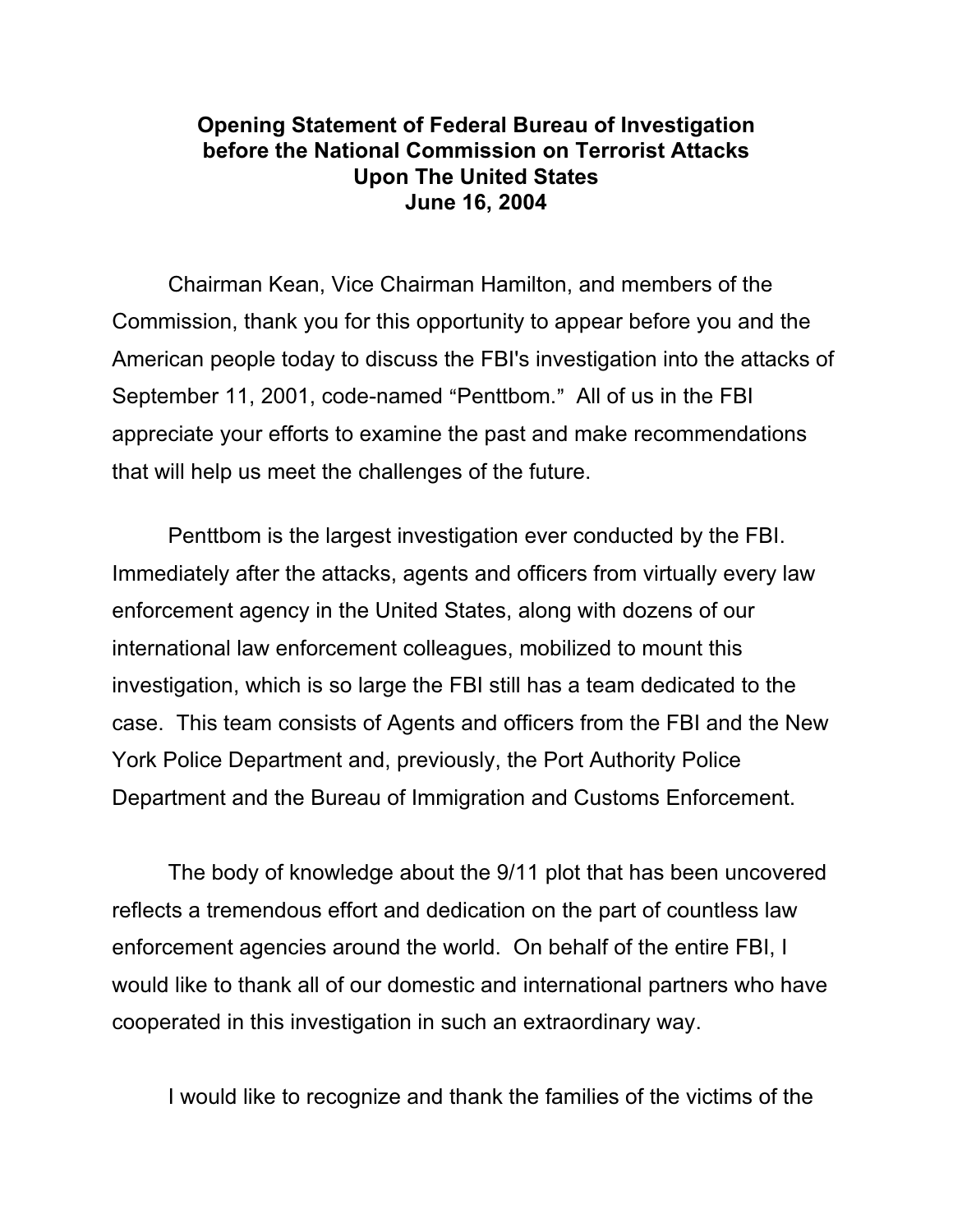September 11 attacks. You have been extremely patient and helpful throughout the course of this investigation. You have courageously agreed to be interviewed time and time again, and you have provided the FBI everything we've asked. It has truly been an honor to have worked with so many gracious, accommodating and strong people as we work to ensure America never wakes up to another September 11.

In turn, the FBI has made an effort to keep the families informed of progress in the case and important information relative to the victims of 9/11. A website was established which can only be accessed by victims' families, and Director Mueller has invited family members to meet with him on an ongoing basis. The Penttbom Team also meets with families from time to time in an attempt to ensure that information about each victim is passed on the their families.

As part of the Penttbom investigation, thousands of FBI Agents from every field office were shifted to counterterrorism. Agents, intelligence analysts and linguists worked around the clock to track down leads, translate incoming intelligence, and ensure that information is shared with our partners in law enforcement and intelligence. Let me give you a sense of the scope of this undertaking:

- 1. So far, over 500,000 leads have been covered and over 165,000 interviews conducted.
- 2. The four crash sites constitute the largest crime scene ever processed by the FBI. In New York alone, over 1.8 million tons of debris were processed for victim identification and investigative leads.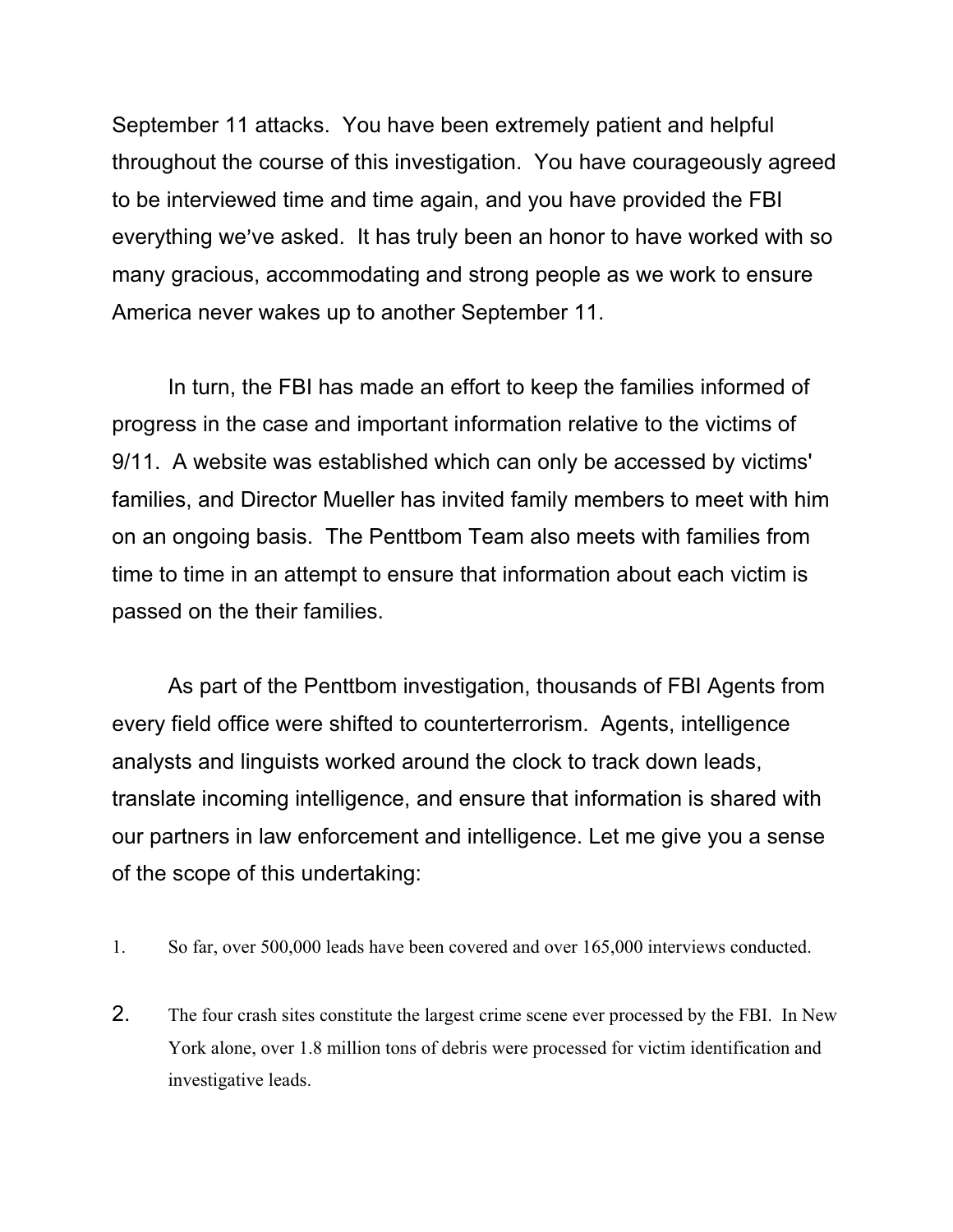3. The FBI Laboratory has received over 6000 items with requests to conduct everything from fingerprint examination to DNA analysis to document examination, and more.

As you know, the September 11 terrorist attacks were the culmination of more than a decade of rhetoric, planning, coordination and action by Usama bin Laden and his al-Qaeda network against the United States and its allies. We know that they remain committed to future acts of terrorism. Together with our law enforcement and intelligence partners worldwide, the FBI is determined to prevent future attacks. We are also committed to following every lead, collecting every piece of intelligence, and every piece of evidence in the investigation into the 9/11 attacks.

As a result of the ongoing Penttbom investigation, the FBI has been able to: assist in the disruption of terrorist operations around the world; identify other al-Qaeda operatives worldwide, many of whom have been interviewed and/or arrested; develop valuable new intelligence, which is shared with our intelligence partners; better understand al-Qaeda tradecraft; and, develop new and better working relationships with our law enforcement colleagues overseas. Individually and collectively, these efforts are helping us identify additional terrorists, cut off sources of financial support, and prevent future attacks.

Each Agent sitting with me today is investigating a specific facet of the Penttbom investigation. In answering your questions, we will work collaboratively as a panel to have the most knowledgeable person answer the question in order to give you the most complete answers possible